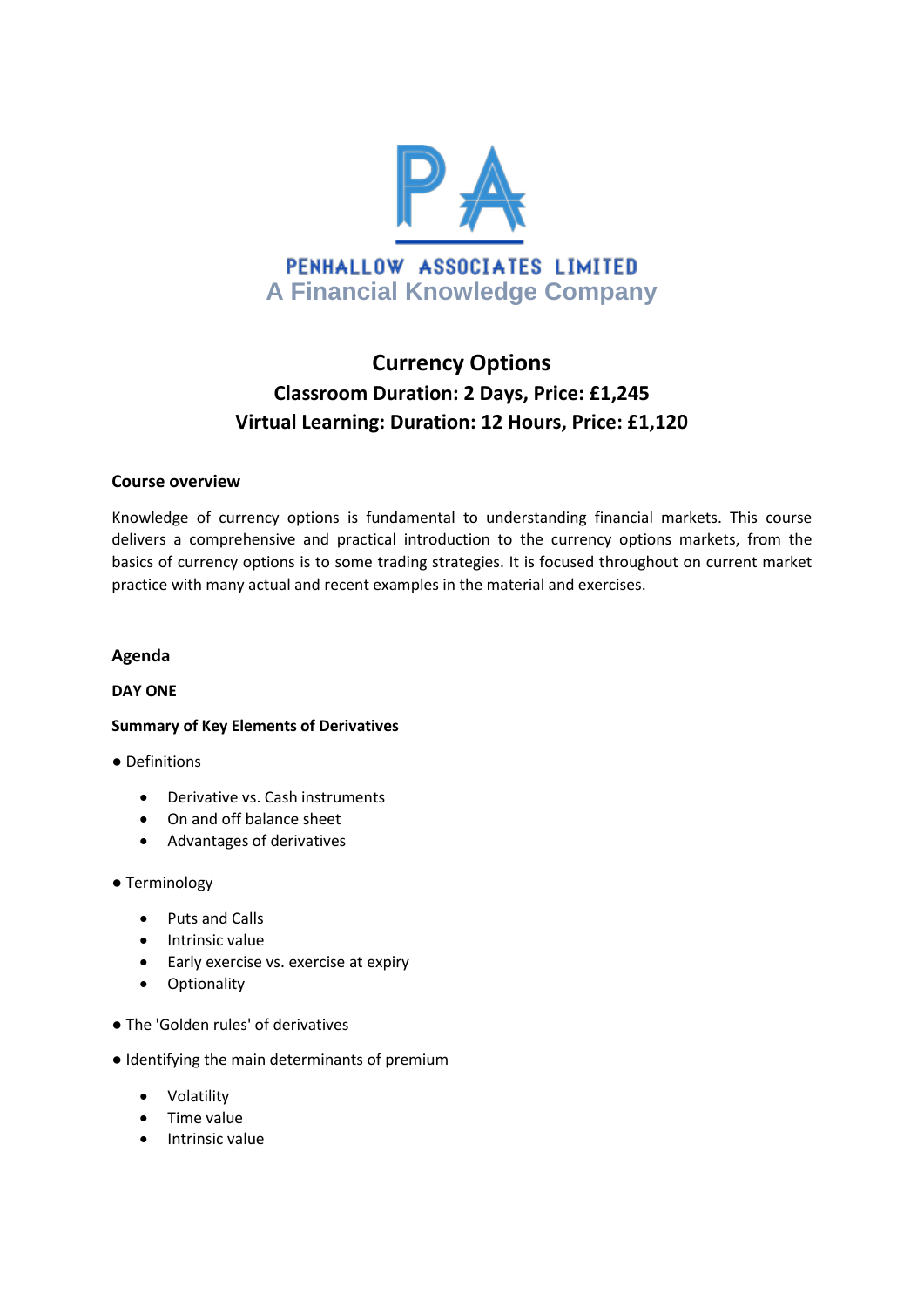## **Understanding Currency Options - Part 1**

- Understanding drivers of pricing
- Premiums
	- Risk/reward profile of paying premiums
	- Buying vs. Selling
	- Zero-premium option strategies
- The essential concepts of intrinsic and time value
- Assessing European vs. American styles of currency options
- Pay-out profiles

# **DAY TWO**

#### **Understanding Currency Options - Part 2**

- Discussing market applications
	- Uses as hedging instrument
	- Uses for speculative purposes
	- Are options 'expensive'?
	- Examining 'worthless' expiry and what it means
	- Essential 'DOs' and 'DON'Ts' of options
- Exercise: Currency Options
	- Importer facing currency fluctuations
	- Impact on pricing in his local market
	- Which options are appropriate?

#### **Understanding Currency Options Part 3**

- Corporate case studies
	- Examination of firms that have publicly complained about impact of strong domestic currency on exports, sales, etc.
- Analysing synthetic options
	- Using combination of options to create cost-effective strategy
- Using the 'Greeks'
- Delta interpretation and hedging
	- Significance of delta on pricing, strategy, etc.
	- Relationship between delta and hedging decisions and policy
- Constructing effective strategies through spreads, strangles, and straddles